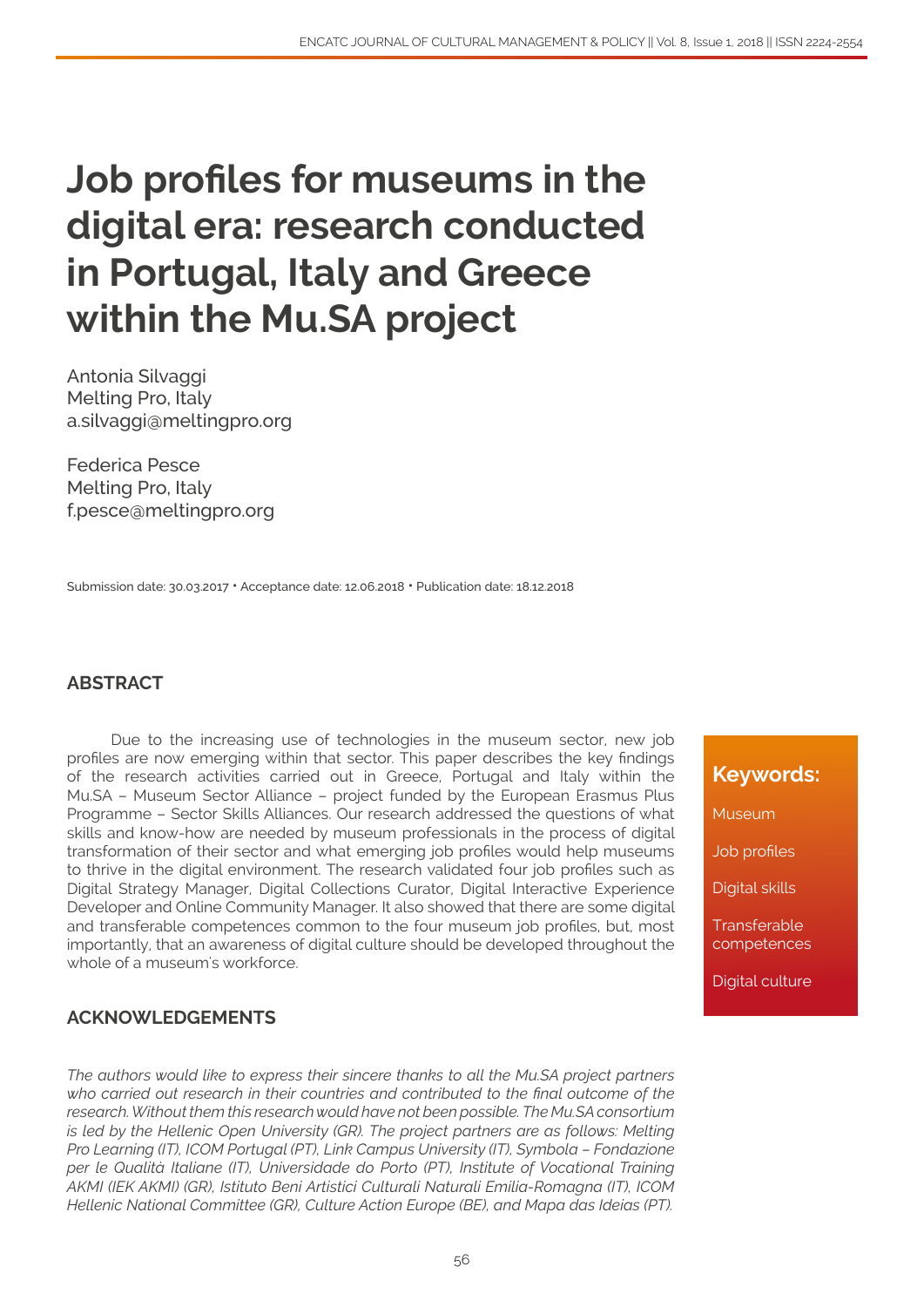## **Introduction**

In recent years museums have been exposed to the influence of digital technologies and the challenges of economic, social and environmental transformations. According to Peacock (2008: 333), "digital information and communication technologies (ICTs) now pervade the operations if not the strategic visions of most museum and cultural heritage organisations". According to recent research in the UK, in their efforts to meet these new challenges, museums are hiring technical staff and at the same time shifting towards a democratisation of digital skills and digital confidence across the whole museum workforce (Parry et al, 2018). Undoubtedly, in order to continue to be relevant in today's society, museums need to seize

the opportunities technology offers to extend the means of pursuing their central purposes (Keene, 2004) and serving their communities. Digital transformation in museums can take many forms, from enabling museum visitors to use smartphones or tablets throughout the site to enhance their experience, to digitising collections and making them available online, or engaging with people before or after their visits via online channels in order to improve internal operational systems (VVAA, 2016).

Today staff highly

skilled in digital skills are crucial in order to help museums use new technologies to multiply opportunities for exchange, accessibility and participation for audiences. This is why job roles like the Digital Strategy Manager, Digital Collections Curator, Digital Interactive Experience Developer and Online Community Manager<sup>1</sup> are so necessary. Although the scope is clear, digital skills in the museum sector are still lacking, and in addition to that, according to many museum professionals, the sector is lacking in soft skills (Horjan, 2011), contrary to the trend that has seen in the last decade the growing importance of soft skills such as: empathy, leadership, communication, good manners, sociability, the ability to teach and personal attributes, such as optimism, common sense, responsibility, a sense of humour, integrity, time-management, and motivation (Veselko, 2011). "Today managing contemporary museums is an innovative and creative job. New jobs require new skills" (Garlandini, 2011: 30), including digital ones.

**"TODAY STAFF HIGHLY SKILLED IN DIGITAL SKILLS ARE CRUCIAL IN ORDER TO HELP MUSEUMS USE NEW TECHNOLOGIES TO MULTIPLY OPPORTUNITIES FOR EXCHANGE, ACCESSIBILITY AND PARTICIPATION FOR AUDIENCES"**

Given this context, the Mu.SA – Museum Sector Alliance – arose from a pressing need to investigate and develop digital competences for museum professionals, with a particular focus in Greece, Portugal and Italy. Mu.SA is a 3-year project (2016-2019) funded by the European Erasmus Plus Programme – Sector Skills Alliances. It aims at developing a training programme in line with the specific needs of museum professionals with respect to updating their digital competences. In order to achieve this goal the project consortium carried out qualitative research aimed at validating the emerging job profiles that resulted from a previous project, eCult Skills<sup>2</sup>. Specifically, four profiles were selected and updated, Digital Strategy Manager, Digital Collections Curator, Digital Interactive Experience Developer and Online Community Manager.

In the second phase of the project, which is still undergoing, a training programme geared towards museum professionals to enable them to update their skills, according to these four profiles, will be delivered in different formats; formats such as Massive Open Online Course (MOOC), e-learning, face-to-face and workplace learning. This paper3 summarises the key findings of the research activities carried out in Greece, Portugal and Italy from December 2016 to March 2017 within the Mu.SA project and describes

the research framework, the data collected and the museum scenarios in these countries in order to contextualize the findings.

From the outset of the project, the partners shared a common research framework, sharing goals, definitions and tools in order to collect comparable data from across the three participating countries. Given the context and the constraints of the project in terms of time and resources, a qualitative approach was seen as the most appropriate, as it would provide useful insights into which job profiles needed to be developed in the museum sector in order for museum professionals to thrive in the digital world. The research should be seen in the light of a European project setting that provided a space for different types of organisations like training centres, consultancies, universities, research centres, and certification centres to work together.

A section is dedicated to the four job profiles, illustrating them in detail according to perceptions

<sup>1</sup> For a detailed description of the four profiles please see the tables at the end of this report and the report "Emerging job profiles" available to download on the Mu.SA website.

<sup>2</sup> For more information, see<http://groupspaces.com/eCult/>

<sup>3</sup> This paper summarises the key findings from the report Silvaggi and Pesce (2017).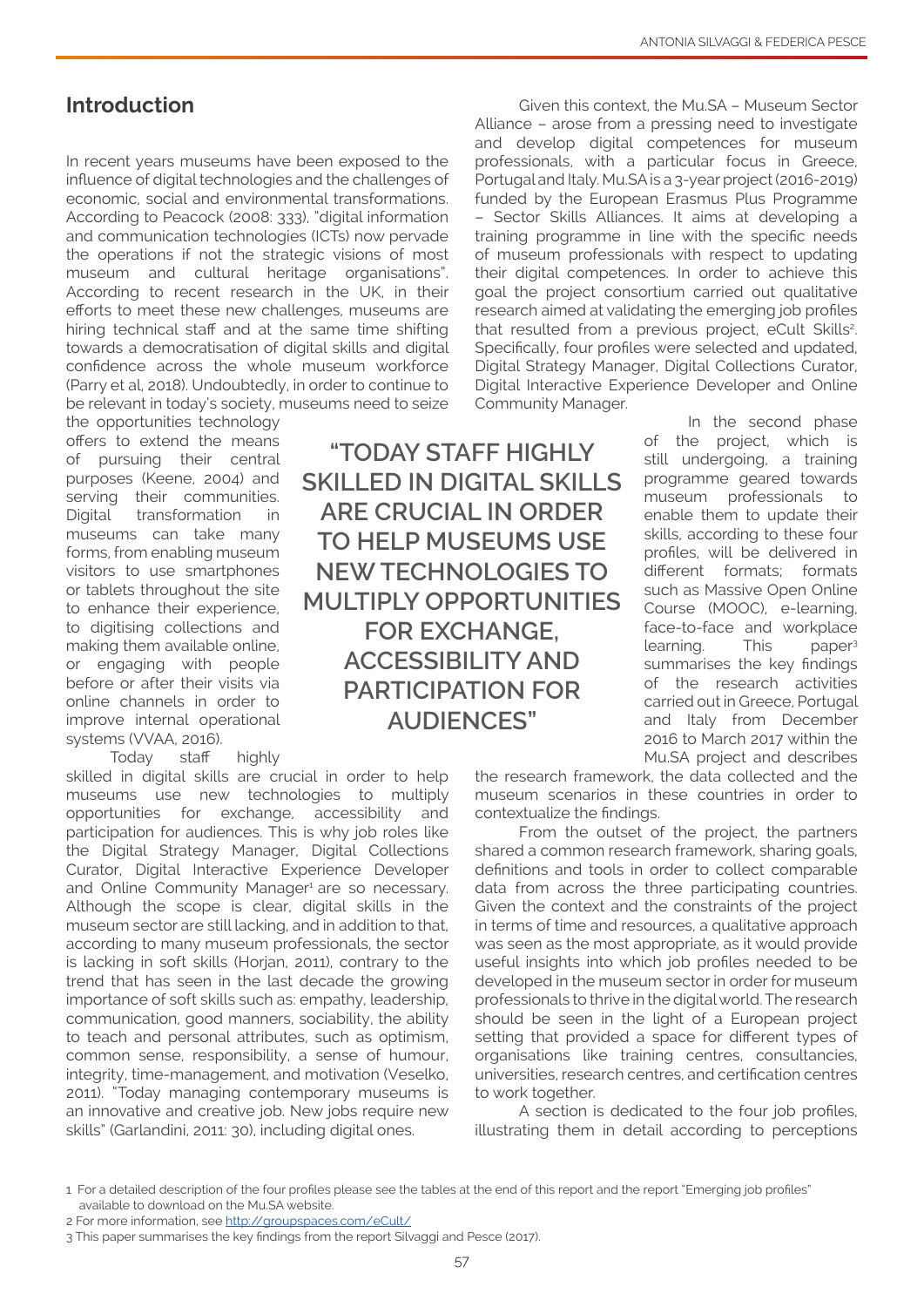of them in each of the three different countries. The section "Emerging job profiles in the museum sector: a complex scenario" describes the complexity of adopting the job profiles identified in a museum structure. In conclusion the Mu.SA research highlights digital and transferable competences that are common to the four job profiles and others, which are more specific. It also highlights the need for organisationwide digital culture and digital confidence.

# **The research framework**

The research carried out addressed three main questions: "*What are the appropriate skills and knowhow needed by museum professionals in the process of digital transformation of their sector?", "Are there any emerging job profiles that would help museums to thrive in the digital environment?", "What type of training is most effective to face this challenge?*". It drew on the results of the eCult Skills project, which had previously investigated the digital technologies needed by museum professionals by adopting the European Framework for e-Competence (e-CF)4 . The e-CF framework was designed to improve the mobility and transparency of ICT professionals across Europe and was developed by the working group of the European Standardization Organization on ICT Skills, in accordance with the European Qualification Framework (EQF). In order to fulfil this aim, i.e. to facilitate greater job mobility for museum professionals, the same framework has been adopted within Mu.SA. In our research we adopted the e-CF's "digital or e-competence"5 definition, which considers competence as the "ability to use knowledge, skills and personal, social and/or methodological abilities, in work or study situations and in professional and personal development" (CEDEFOP, 2014: 47). Another definition of competence is given by Villa and Poblete (2008: 29): "a competence is good performance in diverse, authentic contexts based on the integration and activation of knowledge, rules and standards". In contrast, by "transferable competences", more commonly understood as "soft skills", we refer to skills that relate to many occupations, e.g. proficiency with MS Office Suite applications, or the ability to manage time using Outlook, and so on (Reeves, n. d.). The online Cambridge Dictionary reports that transferable skills

are those used in one job or career that can also be used in another, i.e leadership is a highly transferable skill.

Another European Framework that the Mu.SA project considered is the DigComp (Digital Competence Framework for Citizens)6, which is a European framework for developing and applying basic digital competences to all European citizens as users of digital technologies. DigComp, using a detailed range of proficiency levels, supports the development of learning and training materials while also identifying the key components of digital competence in the following five areas: Information and data literacy, Communication and collaboration, Digital content creation, and Safety and problem solving. It is also helpful in the design of instruments for assessing the development of citizens' competence, career guidance and promotion at work.

# **The research activities**

The research tasks undertaken by Mu.SA were allocated according to the different competences of the organisations involved. From December 2016 to March 2017 Melting Pro and Symbola in Italy, the International Council of Museums (ICOM) Portugal and Mapa das Ideias in Portugal, and the local delegation of ICOM in Greece carried out a mapping of the needs of museum professionals in order to identify those that are related to digital skills and transferable skills. This was done by means of interviews and focus groups in each country.

The interviews started with general questions, followed by more in-depth ones. At least two experts in each country were given an eCult Skills job profile to analyse. Each expert independently rated each e-competence, giving it a score on a scale of one to five, with five being ranked as most important. The experts were provided with a list of transferable competences drawn up on the basis of previous European projects such as ARTS<sup>7</sup>, ADESTE<sup>8</sup> and CREA. M<sup>9</sup>. The focus groups applied the same methodology. Since the research was mainly qualitative, the goal was to ensure a balance between various different points of view, including those of the directors and the employees of national and regional museums of all sizes, and of people working in the areas of research, education and policy making. For both the interviews

<sup>4</sup> The European e-competence framework identifies 40 e-Competences (digital competences) classified according to five main ICT business areas and related to the European Qualifications Framework. For more information see [http://www.ecompetences.eu/](http://www.ecompetences.eu/methodology/ ) [methodology/](http://www.ecompetences.eu/methodology/ ) 

<sup>5</sup> Hereafter "digital or e-competence" will be shortened to "digital competence".

<sup>6</sup> The Digital Competence Framework 2.0 can be consulted at:<https://ec.europa.eu/jrc/en/digcomp/digital-competence-framework>

<sup>7</sup> For more information on the European project ARTS – SKILLS FOR THE CREATIVE ECONOMY, see <http://arts-project.eu/>

<sup>8</sup> For more information on the European project ADESTE – Audience DEveloper: Skills and Training in Europe, see [http://www.adesteproject.eu/about](http://www.adesteproject.eu/about ) 

<sup>9</sup> For more information on the European project CREA.M – Creative blended mentoring for cultural managers project, see <https://www.encatc.org/en/projects/transnational-cultural-projects/>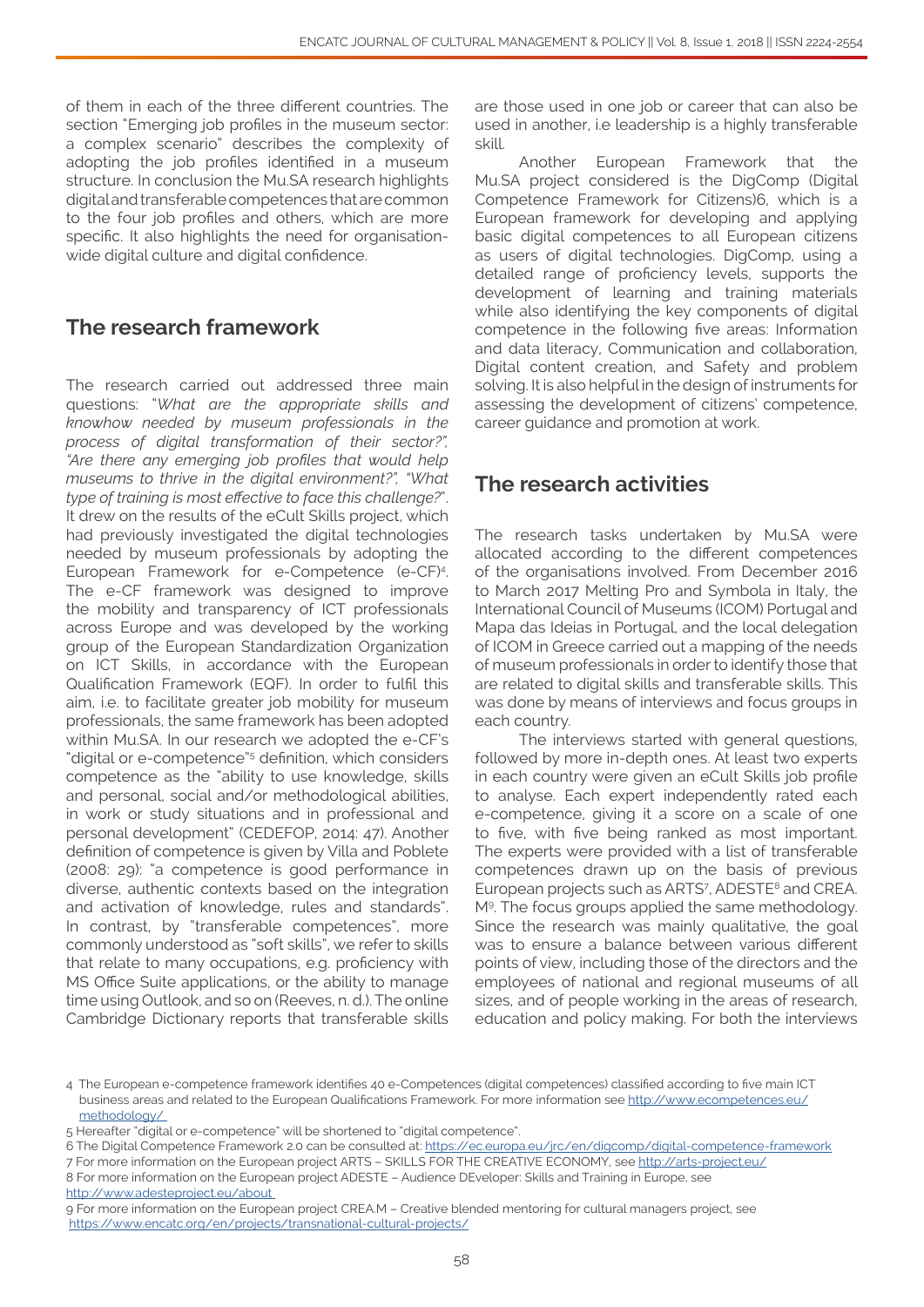| Dimension 1<br>5 e-CF areas<br>(A – E) | Dimension 2<br>40 e-Competences identified     | Dimension 3<br>e-Competence proficiency levels<br>e-1 to e-5, related to EQF levels 3-8 |       |       |       |       |
|----------------------------------------|------------------------------------------------|-----------------------------------------------------------------------------------------|-------|-------|-------|-------|
|                                        |                                                | $e-1$                                                                                   | $e-2$ | $e-3$ | $e-4$ | $e-5$ |
| A. PLAN                                | A.1. IS and Business Strategy Alignment        |                                                                                         |       |       |       |       |
|                                        | A.2. Service Level Management                  |                                                                                         |       |       |       |       |
|                                        | A.3. Business Plan Development                 |                                                                                         |       |       |       |       |
|                                        | A.4. Product/Service Planning                  |                                                                                         |       |       |       |       |
|                                        | A.5. Architecture Design                       |                                                                                         |       |       |       |       |
|                                        | A.6. Application Design                        |                                                                                         |       |       |       |       |
|                                        | A.7. Technology Trend Monitoring               |                                                                                         |       |       |       |       |
|                                        | A.8. Sustainable Development                   |                                                                                         |       |       |       |       |
|                                        | A.g. Innovating                                |                                                                                         |       |       |       |       |
| <b>B. BUILD</b>                        | B.1. Application Development                   |                                                                                         |       |       |       |       |
|                                        | B.2. Component Integration                     |                                                                                         |       |       |       |       |
|                                        | B.3. Testing                                   |                                                                                         |       |       |       |       |
|                                        | B.4. Solution Deployment                       |                                                                                         |       |       |       |       |
|                                        | B.5. Documentation Production                  |                                                                                         |       |       |       |       |
|                                        | <b>B.6. Systems Engineering</b>                |                                                                                         |       |       |       |       |
| C. RUN                                 | C.1. User Support                              |                                                                                         |       |       |       |       |
|                                        | C.2. Change Support                            |                                                                                         |       |       |       |       |
|                                        | C.3. Service Delivery                          |                                                                                         |       |       |       |       |
|                                        | C.4. Problem Management                        |                                                                                         |       |       |       |       |
| D. ENABLE                              | D.1. Information Security Strategy Development |                                                                                         |       |       |       |       |
|                                        | D.2. ICT Quality Strategy Development          |                                                                                         |       |       |       |       |
|                                        | D.3. Education and Training Provision          |                                                                                         |       |       |       |       |
|                                        | D.4. Purchasing                                |                                                                                         |       |       |       |       |
|                                        | D.5. Sales Proposal Development                |                                                                                         |       |       |       |       |
|                                        | D.6. Channel Management                        |                                                                                         |       |       |       |       |
|                                        | D.7. Sales Management                          |                                                                                         |       |       |       |       |
|                                        | D.8. Contract Management                       |                                                                                         |       |       |       |       |
|                                        | D.g. Personnel Development                     |                                                                                         |       |       |       |       |
|                                        | D.10. Information and Knowledge Management     |                                                                                         |       |       |       |       |
|                                        | D.11. Needs Identification                     |                                                                                         |       |       |       |       |
|                                        | D.12. Digital Marketing                        |                                                                                         |       |       |       |       |
| E. MANAGE                              | E.1. Forecast Development                      |                                                                                         |       |       |       |       |
|                                        | E.2. Project and Portfolio Management          |                                                                                         |       |       |       |       |
|                                        | E.3. Risk Management                           |                                                                                         |       |       |       |       |
|                                        | E.4. Relationship Management                   |                                                                                         |       |       |       |       |
|                                        | E.5. Process Improvement                       |                                                                                         |       |       |       |       |
|                                        | E.6. ICT Quality Management                    |                                                                                         |       |       |       |       |
|                                        | E.7. Business Change Management                |                                                                                         |       |       |       |       |
|                                        | E.8. Information Security Management           |                                                                                         |       |       |       |       |
|                                        | E.g. IS Governance                             |                                                                                         |       |       |       |       |

**TABLE 1. e-CF LIST OF 40 ICT COMPETENCES OR E-COMPETENCES**

Source: <u>[http://www.ecompetences.eu/methodology/](http://www.ecompetences.eu/methodology/ )</u>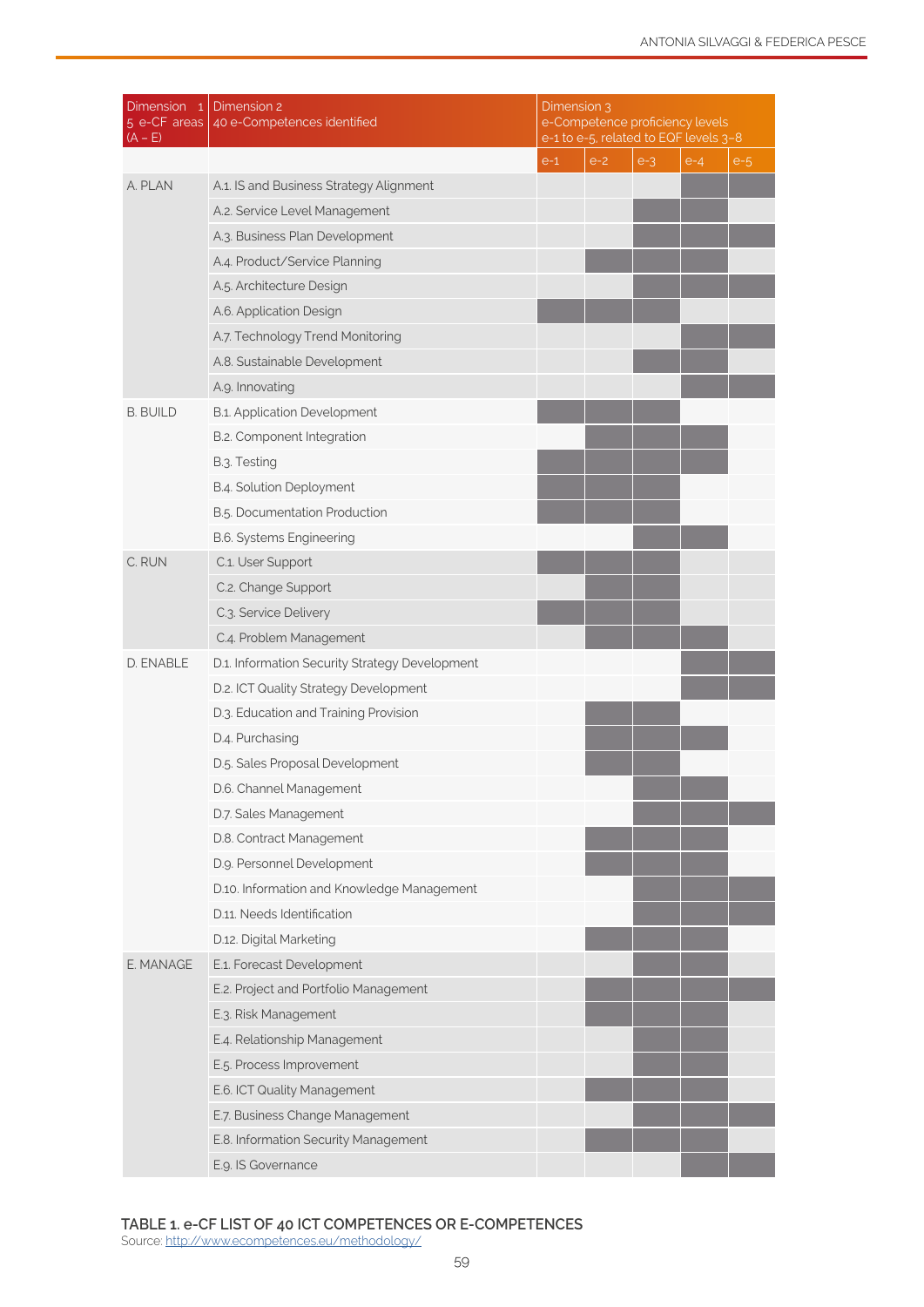and the focus groups, participants were selected according to the following criteria: professionals and external collaborators recognised as experts in the museum sector and those from the fields of research, policy and ICT professionals; directors of large and small, urban and rural museums, as well as regional or national museum networks; professionals with other roles in the context of museums, such as communication strategists, exhibition management experts, and educational experts.

Meanwhile, Link Campus University in Italy, the Hellenic Open University and AKMI in Greece, and the University of Porto in Portugal carried out a mapping of training provisions for museum professionals, using desk research and an online survey. This mapping aimed at presenting the current situation concerning the global approach and the rate of diffusion of training programmes offered (formal, informal and non-formal) relating to digital competences and transferable competences in the museum sector. The data that was gathered regarding formal education consisted in graduate and postgraduate programmes (Masters and PhD) provided by higher education institutions, as presented on their websites. It was analysed on the basis of specific indicators such as:

• information about the provider (name of university/department, course/module, description, type of training, methodology, subjects, target group, prerequisites, duration, assessment methods, etc.);

identification of the specific digital competences of the five job profiles (developed in the eCult Skills project) that the programme/ course/module provides.

In all three countries, retrieving this information was very challenging, given the highly specialised job profiles that needed to be identified and the lack of specification in that respect in the academic curricula provided online. The risk of misinterpretation should therefore be taken into account. As regards nonformal and informal training programmes in the three countries involved, there are no lists, either official or non-official, of the relevant education providers, nor is there a database that specifically focuses on the museum sector. The research therefore focused on those training activities for the museum sector provided by relevant national associations which the organisations conducting the research already knew about. The online survey was brought to the attention of museum professionals, external collaborators and people seeking to work in the sector through a number of different channels such as direct e-mailing, newsletters, social networks, national museum associations and other relevant networks.

# **Data collected**

The research activities carried out from December 2016 to March 2017 involved 81 museum experts (from European policy makers to freelancers, researchers and museum professionals, etc.). In Rome, Italy, a focus group with 16 participants was carried out on the 5th December 2016 and was organised by Symbola and Melting Pro, in collaboration with Link University, Artribune, Maxxi – Museo Nazionale delle Arti del XXI Secolo, and Istituto dei Beni Culturali ed Artistici dell'Emilia Romagna. In Athens, Greece, a focus group with nine participants was carried out on the 4th March 2017, organised by ICOM Greece. And in Oeiras, Portugal, a focus group with seven participants was carried out on the 22nd March 2017 and was organised by ICOM Portugal in collaboration with Mapa das Ideais. A total of 14 interviews were conducted in Italy, 11 in Greece and 12 in Portugal. In order to gain an international overview of the digital competences needed in the museum sector, Symbola and Melting Pro also carried out interviews with experts in the museum sector. These are included in the report "The Museum of the Future: Insights and reflections from 10 international museums" (Sturabotti & Surace, 2017).

The desk research for mapping museum training provisions analysed 130 formal and informal educational training programmes in all three countries, focussing on their relation to the e-competences of the five role profiles defined within the European Project eCult Skills and the online survey collected 275 complete responses. The survey was open for 23 days (from the 6th to the 28th February 2017). The short running time for the survey, together with a lack of knowledge and public discussion relating to the five role profiles under focus and their respective e-competences, may account for the relatively low level of participation. However, in terms of impact, the number of participants who looked at though did not complete the survey was much higher: 980 people. The majority of respondents were fulltime museum staff (36.7%), working in small (staff 1-20) national (34.31%) or private (23.2%) museums with archaeological, ethnographic and historical artefacts, and having more than five years museum working experience. The departments of Education, Conservation, Communication, Library and Research were the most selected.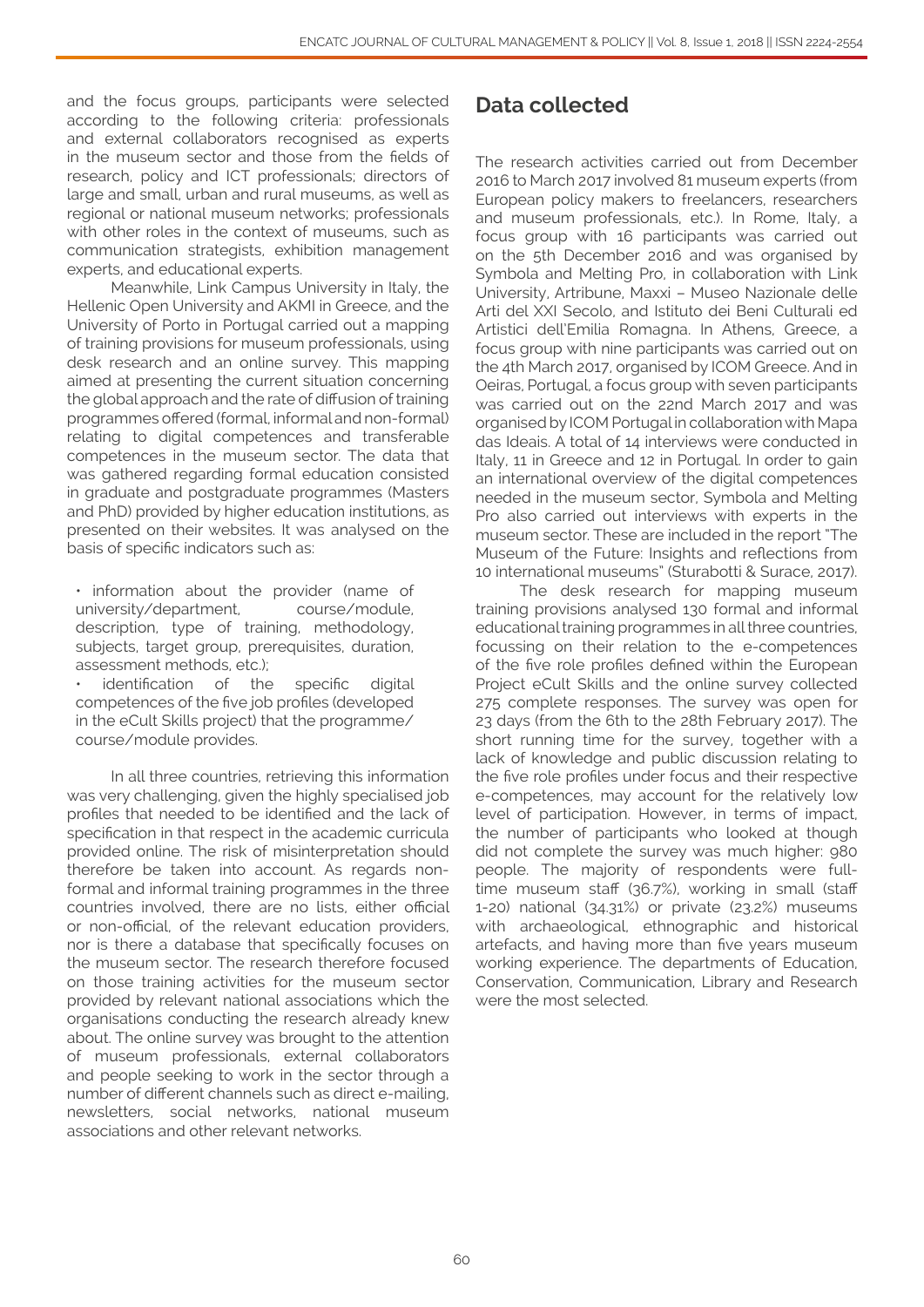

**needs in the museum sector in Greece, Italy and Portugal**



**FIGURE 1. THE MU.SA RESEARCH FRAMEWORK AND KEY PERFORMANCE INDICATORS (KPIS)** Source: Authors' own elaboration.

# **Establishing the context of the museum sector in Portugal, Italy and Greece**

The museum sectors in Portugal, Greece and Italy share many common characteristics. Museums are mainly owned by the state, and national, regional or local authorities are in charge of their management. In these three countries there are many local museums which are directly linked to local authorities and privately owned museums are in the minority. In Portugal there are 1,223 museums, with a growth of 68%, according to data collected in 2000 (Neves, Santos & Lima, 2013). The post-2008 economic crisis had a strong impact on the budget set aside for museums, leading in some cases to the loss of qualified human resources, as we discovered as a result of some of the interviews we conducted. According to a report published by the Official National Statistical Institute in Italy in 2015, Italy at that time had 4,158 (ISTAT, 2016) museums, galleries and collections, as well as 282 archaeological sites and 536 monuments, both public and private<sup>10</sup>. Generally, museums in both Italy and Portugal have very small teams, and therefore staff are multitasking. The Greek museum sector is affluent and although most museums are located in the two largest Greek cities, Athens and Thessaloniki, there are many museums of various sizes all over mainland Greece and the Greek islands. There are now over 300 professionally run museums in Greece, more than 200 of which are archaeological museums owned and run by the Hellenic Ministry of Culture and Sports. In Portugal, the main organisation currently responsible for developing a national policy and strategy for museums is the Directorate-General for Cultural Heritage (DGPC)<sup>11</sup>. Working at a central administration level, this organisation also supervises

<sup>10</sup> The policy document of the Italian Ministry of Culture, inspired by the international ICOM policies, specifies another area, "relationship with the landscape", for the development of specific standards.

<sup>11</sup> The DGPC was created in 2012 after a process of restructuration and fusion at central administration level that lead to the centralization of many areas of expertise within the same organization, including museums. This tendency was also observed in many other European countries after 2009 (see Camacho, 2015).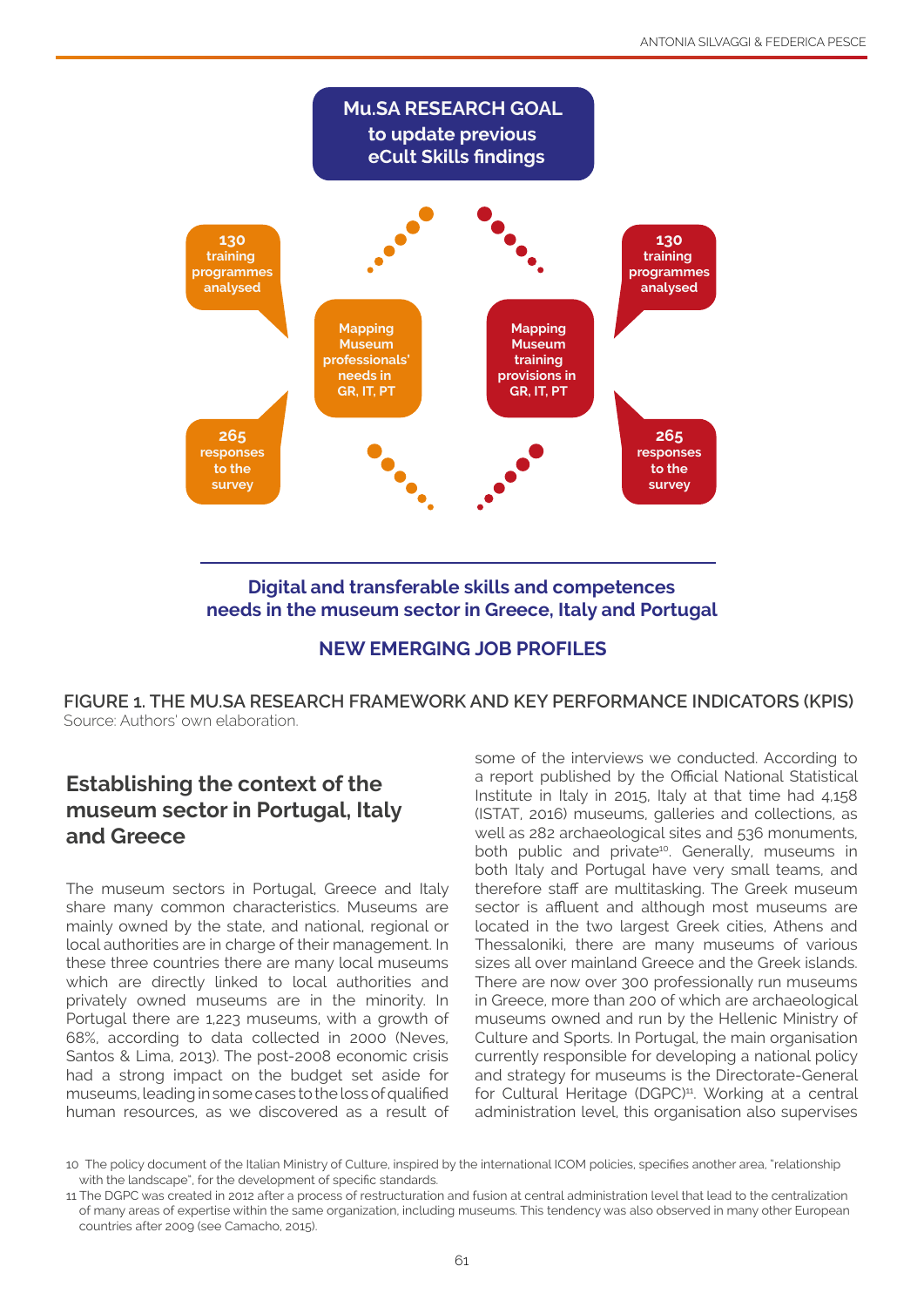# **"THE DIFFICULTIES IN EMBRACING THE DIGITAL WORLD ACROSS THE THREE PARTICIPATING COUNTRIES ARE NOT EXCLUSIVE TO THE MUSEUM SECTOR, BUT ARE SHARED BY MANY OTHER ORGANISATIONS IN THE PUBLIC AND PRIVATE SECTORS. MANY ORGANISATIONS ARE SLOW TO REACT TO CHANGES AND DEVELOPMENTS IN THE FIELD OF DIGITAL TECHNOLOGIES"**

and manages 15 national museums. The Portuguese Network of Museums (RPM)<sup>12</sup>, founded in 2000, also belongs to the DGPC. This network, which aggregates 146 museums of various different types with several different administrations and management, promotes certification and cooperation between Portuguese museums, with an annual training program targeted at museum professionals as one of its key activities. In Greece, following the reforms that took place in the public administration in 2014, there are now five General Directorates within the Hellenic Ministry of Culture and Sports: the Directorate of Antiquities and Cultural Heritage; the Directorate for Restoration, Museums and Technical Works; the Directorate of Contemporary Culture; the Directorate of Financial Services, and the Directorate of Administrative Support and e-Governance. Most issues relating to museums are dealt with by the General Directorate of Antiquities and Cultural Heritage, which consists of Central, Regional, and Special Regional Services, as well as eight major public museums. In 2014 the Italian Ministry of Cultural Heritage, Cultural Activities and Tourism initiated a process of extensive transformation (in accordance with the law issued by the so-called Commissione Franceschini) aimed at establishing a long-term national museum system. The reform has had a huge impact on the Italian museum sector at both national and local level. One of the measures required  $20$  national museums<sup>13</sup> to become autonomous in terms of their administration and organisation, and managed by a specially appointed director. It became necessary for all Italian state museums to draw up a mission statement, manage an independent budget, and employ a minimum number of professional staff, in accordance with the ICOM's international standards. The law also stipulated that a General Directorate be developed along the lines of Portugal's DGPC, which would be responsible for developing a national strategy for museums. In the future, museums would be expected to invest more in communication, social media, and technology with a focus on tourism. The public would be allowed to take photographs free of charge, which represented another major change.

digital shift after 2000, digitising a significant proportion of their collections and going online through websites, digital exhibitions and apps, with the support of the EU co-funded operational programmes "Information Society 2000-2006" and "Digital Convergence 2007-2013". In Greece very few museums have IT departments, though, with the exception of a few large private institutions (the same applies in Italy).

The difficulties in embracing the digital world across the three participating countries are not exclusive to the museum sector, but are shared by many other organisations in the public and private sectors. Many organisations are slow to react to changes and developments in the field of digital technologies. This data is reflected also by the Digital Economy and Society Index (DESI) (European Commission, 2018), a report that keeps track of the current state of progress in digitalisation in European countries and finds that the greatest challenge to digitalisation is the raising of levels of digital skills in their citizens.

A recent survey that looked into the information and documentation systems in Portuguese museums revealed that in a sample of 222 museums, a small percentage (2.7%) of professionals have a specific ICT background (university degree) (Santos, Serôdio & Ferreira, 2017). Furthermore, the Portuguese report remarked that neither postgraduate museum studies courses nor the existing short, non-formal training courses available to the museum sector are approaching digital competencies in a sufficient manner, which confirms the need identified by many of the interviewees for ongoing and updated professional training in this area. Although in Italy there is the same perceived need, the 2015 data (ISTAT, 2015) shows that only 43.9% of the museums and institutions interviewed declared that they had organised ongoing professional training programmes for their employees over the last five years. In the same report only 0.8% of them declared that, if they received a 10% budget increase, they would use the sum to provide ongoing professional training. This is despite the fact that "The national museum professional chart (2006)"14 underlined the importance of continued professional

The majority of Greek museums embarked on a

<sup>12</sup> For more information on the DGPC and the RPM, see, respectively: [http://www.patrimoniocultural.gov.pt/pt/museus-e-monumentos/](http://www.patrimoniocultural.gov.pt/pt/museus-e-monumentos/dgpc/) [dgpc/](http://www.patrimoniocultural.gov.pt/pt/museus-e-monumentos/dgpc/) and [http://www.patrimoniocultural.gov.pt/pt/museus-e-monumentos/rede-portuguesa/](http://www.patrimoniocultural.gov.pt/pt/museus-e-monumentos/rede-portuguesa/ )

<sup>13</sup> During the writing of this article, another 10 museums were added in Italy.

<sup>14</sup> The chart is available in: "Temi in discussione in preparazione dell'assemblea di fine mandato 2010-2012. Carta delle Professioni museali e riconoscimento delle Professioni museali", Seminario di lavoro del consiglio direttivo e del gruppo dirigente di ICOM ITALIA 26 January 2013, Villa Emo (Castelfranco Veneto, Italy). For more information [http://www.icom-italia.org/professioni-museali/](http://www.icom-italia.org/professioni-museali/ )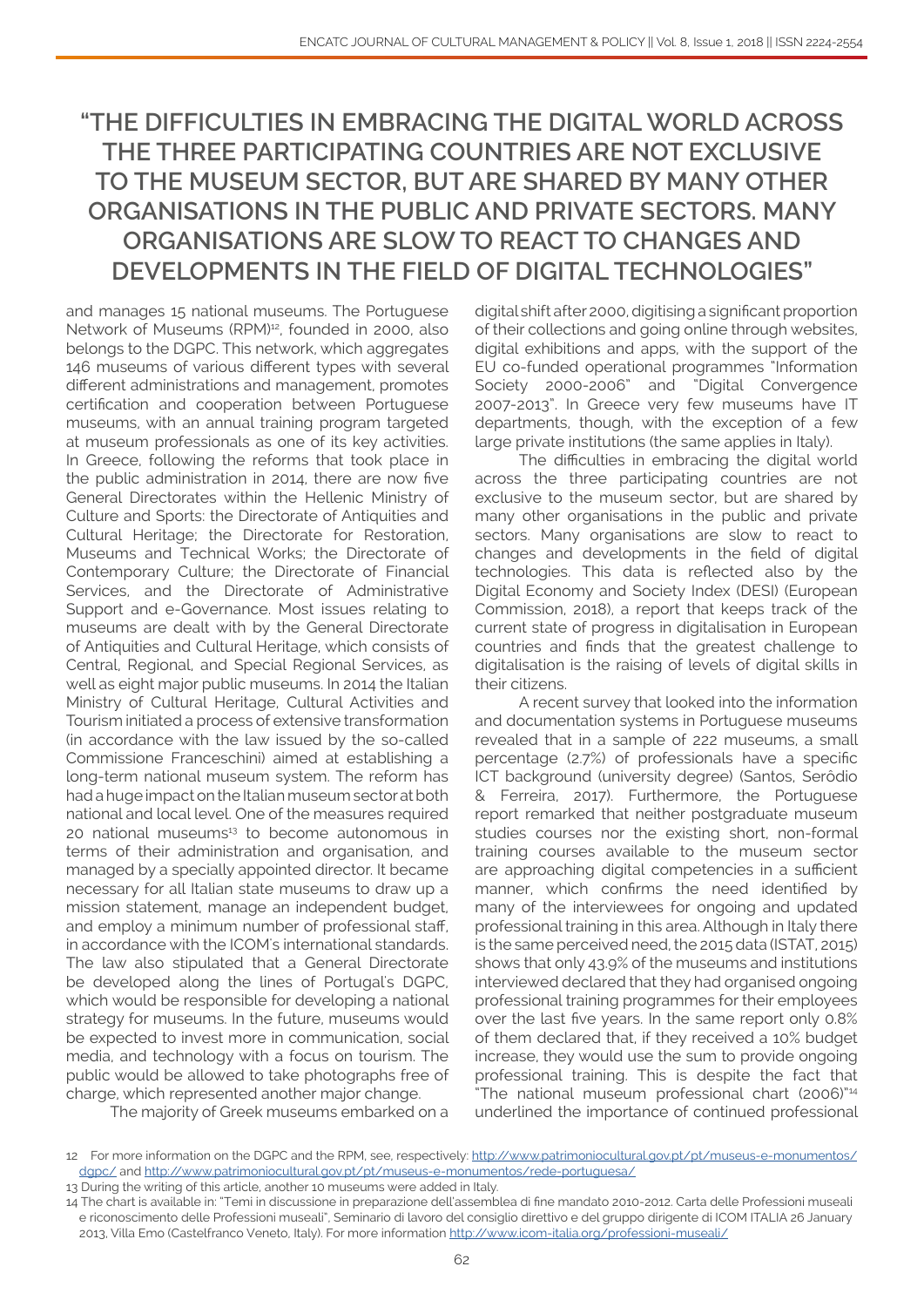training as a vital factor in the survival of a museum. Recently in Greece, a preliminary study was conducted by the British Council to identify the learning needs and skills gaps in the Greek museum sector (Roscoe, 2016). This study confirmed the fact that the average employee in a Greek museum "holds qualifications more closely related to the collections, such as archaeology and art history, rather than the museum itself, and that a strong knowledge of the collections across the whole museum staff is considered invaluable to the organisation" (Roscoe, 2016: 10). The respondents to this research also claimed that young graduates are "under-qualified for business support roles and technical roles compared to more academic roles, such as curatorial or archive related roles", and that they lack competences in areas such as marketing, project management, general museum management, business and management skills, entrepreneurship, finance and audience development.

# **Description of the four job profiles**

In this section we summarise the results that were collected through the interviews, focus groups and online questionnaire. In all three of these contexts we asked our respondents to offer their perspectives on the need for training in digital competences in their countries and on the relevance of the eCult Skills profiles. For each profile we asked them to validate the list of related e-competences<sup>15</sup>.

Out of the five eCult Skills profiles we started with – Cultural ICT consultant, Cultural ICT Guide, Digital Cultural Assets Manager, Interactive Cultural Experience Developer and Online Cultural Community Manager – four were recognised by our respondents as being the most important. The titles of these profiles were changed as seemed most appropriate in respect of the findings – the role of Cultural ICT Consultant was retitled "Digital Strategy Manager", for example, since from the research undertaken it was found to be important to implement a digital strategy in line with the museum's overall strategy. In order of priority, the role profiles that the majority of respondents thought were the most important for museums to invest in when upskilling their staff were: Digital Strategy Manager, Digital Collections Curator, Digital Interactive Experience Developer and Online Community Manager. The role of Digital Strategy Manager was selected as the most significant to be developed across the three countries<sup>16</sup>. Some of the experts we interviewed in Italy questioned whether a Digital Strategy Manager would fit into a museum's organisational chart, whether this role should be internal or external, whether s/he should be employed

by the Ministry and what specific tasks s/he should undertake. In the Italian museum sector, the task of leading and guiding a museum's digital strategy would usually fall to the museum director, as part of the development of an overall strategy. In Greece the role of Digital Strategy Manager was recognised as a useful role and respondents agreed that the person fulfilling this role should have an overall view of a museum's technological needs and solutions and would support the museum director by providing comprehensive, updated and unbiased information about ICT products that benefit the museum. In Portugal the role of Digital Strategy Manager was considered fundamental to assessing the options of strategic digital plans that best suit a museum, and to implementing other types of professional profiles in the digital sector. It was also suggested that a Digital Strategy Manager could create guidelines and procedures manuals. Our Portuguese respondents thought this role should be an external one.

#### **DIGITAL STRATEGY MANAGER\***

**A strategic role for all the museums that aim at thriving in a digital environment in line with the overall museum strategy**



**\* see full profile in the "Consolidate Report"**

#### **FIGURE 2. DIGITAL STRATEGY MANAGER, KEY CHARACTERISTICS**

Source: Authors' own elaboration

In Portugal and Greece the profile ranked second in importance was the role of Digital Collections Manager, reflecting the importance of digitising collections as a basis for developing a museum's strategy. According to the internal project

<sup>15</sup> As listed, the e-competences, in the European e-competence framework: <http://www.ecompetences.eu/methodology/>

<sup>16</sup> In Italy, only for three points, the Online Community Manager was seen as the most important one, hence we can argue that the Digital Strategy Manager and the Online Community Manager are both very important roles / profiles to be developed in Italy.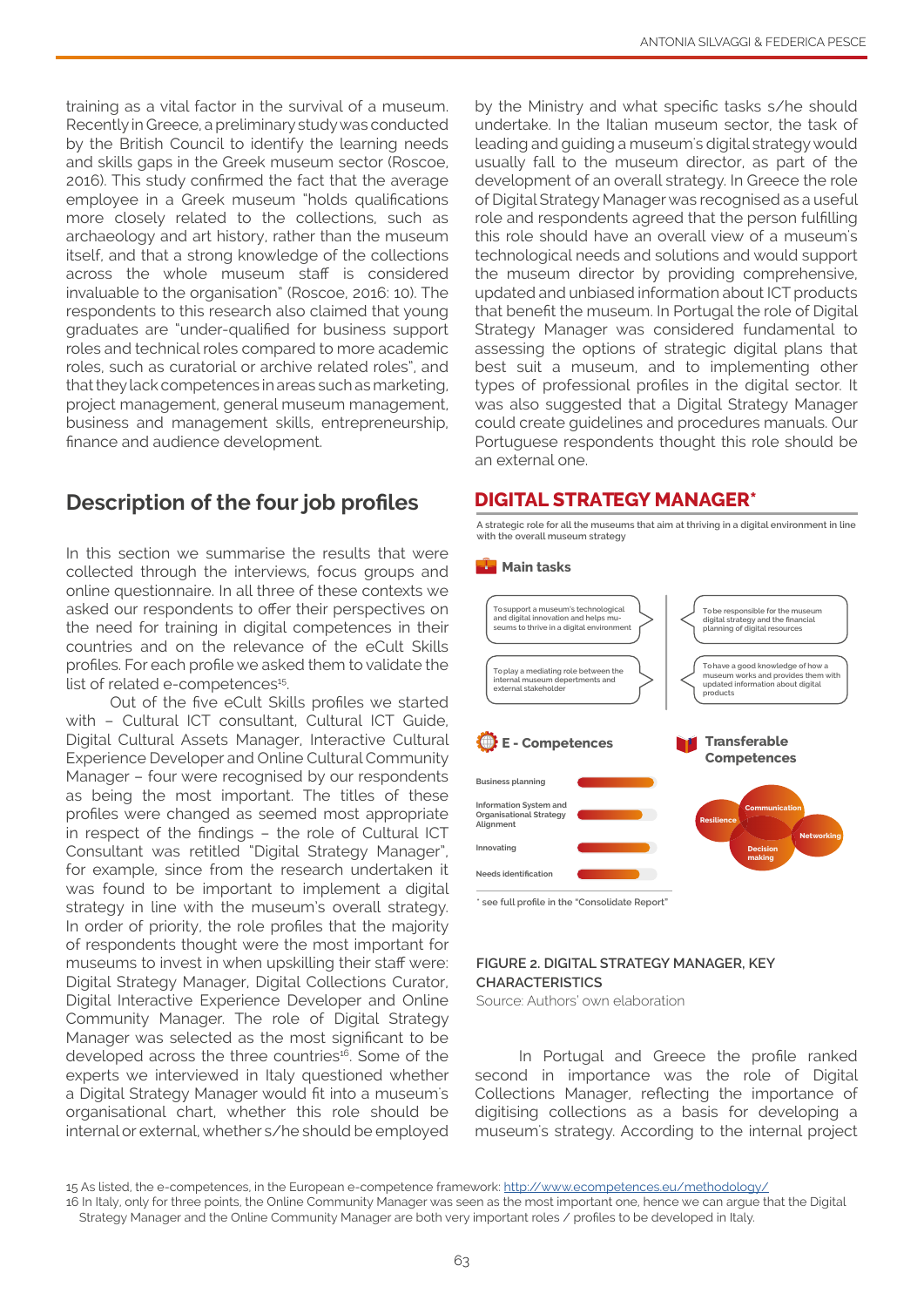report for Greece, "good knowledge of digital and digitised collections is the strength of this profile, and, in this sense, it could be a permanent museum post, especially for the tasks of organizing, managing, and preserving the digital collections. It's been almost 20 years since the majority of Greek museums started to develop digital collections and, unsurprisingly, one of the main concerns nowadays is the sustainability and effective diffusion of these digital assets".

#### **DIGITAL COLLECTIONS CURATOR\***

**This role is specialised in preserving and managing digital materials. S/he develops** online and offline exhibitions and content for other departments





#### **FIGURE 3. DIGITAL COLLECTIONS CURATOR MANAGER, KEY CHARACTERISTICS**

Source: Authors' own elaboration

In Italy, the role of Online Community Manager, was instead ranked second. This is probably because the new museum reforms in Italy push museums to invest in communication and address the undervaluing of communication and audience engagement museums had previously been criticised for. As one of the respondents in the Italian research claimed, "Technologies are largely undervalued because the communicative role of the museum is undervalued. We need to create a digital culture that is above all a culture of communication, rather than just being digital". There is a greater need to make museum institutions understand how important it is to engage in modern forms of communication and to recognise their value to the public, regardless of whether the public is online or offline. Across the three participating countries, the area of communication was seen to have been greatly affected by the digital shift: social media platforms are now being used and explored

by many museums, for example, the most commonly used platform in all three countries being Facebook. However, some interviewees underlined the fact that social media is not being utilised in a strategic manner or purposely implemented to facilitate good communication and make museums more accessible. The task of engaging with social media is usually carried out by professionals who accumulate several other tasks or by interns. Furthermore, there are cases where at the administration level museums are not allowed to manage their social media platforms autonomously. In general, communication, whether it is digital or traditional, is an integral part of a museum strategy, and it needs adequately integrated and trained staff.

#### **ONLINE COMMUNITY MANAGER\***

**This role profile is vital for all museums aiming to invest in developing and engaging diverse audiences online and should be fully integrated into the institutional structure**



**\* see full profile in the "Consolidate Report"**

#### **FIGURE 4. ONLINE COMMUNITY MANAGER, KEY CHARACTERISTICS**

Source: Authors' own elaboration

The role of Digital Interactive Experience Developer was ranked in third place in Greece and Italy, with the majority of respondents pointing out that all the professional profiles analysed should also have a good understanding of how a museum works. Use of digital technologies in exhibitions and educational programmes was found to be fragmentary and selective. One respondent from Greece mentioned "the importance of implementing online educational activities in order to fulfil the social role of museums". Regarding the use of ICT in exhibitions, in the form of digital displays, for instance, one interviewee pointed out that it is necessary to be able to regularly update their style, the content and the operation.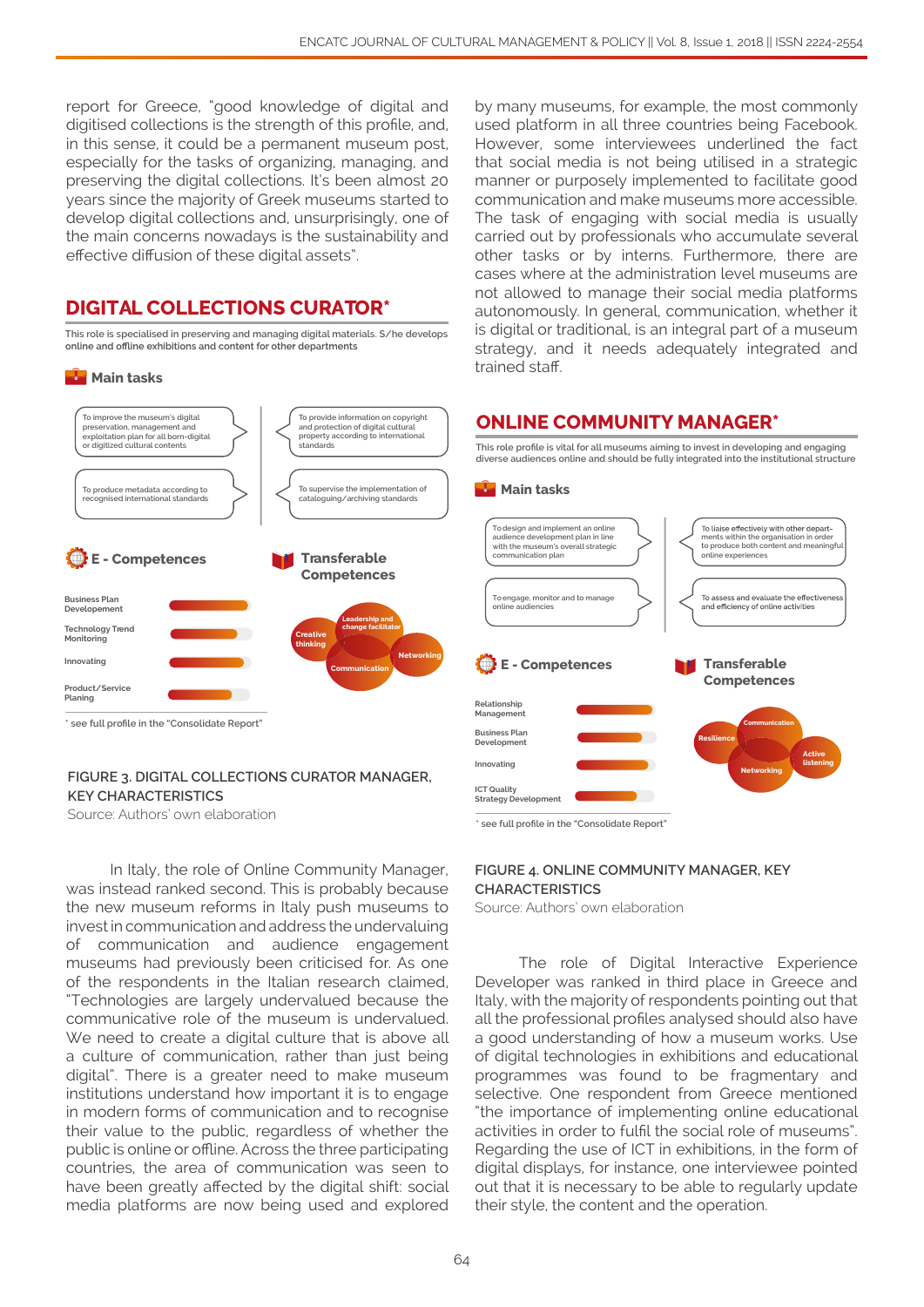#### **DIGITAL INTERACTIVE EXPERIENCE DEVELOPER\***

**This role is specialised in designing, developing and implementing innovative and interactive experiences for all types of visitors.**

#### **Main tasks**



#### **FIGURE 5. DIGITAL INTERACTIVE EXPERIENCE DEVELOPER, KEY CHARACTERISTICS**

Source: Authors' own elaboration

In Italy the experts who were consulted suggested that each e-competence at proficiency level should also be considered within an organisational organigram, finding it difficult to rank the e-competences if they were not contextualised in an organisational relationship. According to some of the respondents, a number of skills such as programming, software development or infrastructure installation, were widely considered as external skills with no real relevance to the elaboration of the digital strategy of a museum. In contrast, some of the participants in the Portuguese focus group identified another role profile: an internal technical expert, such as an ICT expert employed as a member of the staff with responsibilities for day-to-day operations of upgrading, installation, backup, and maintenance. These roles, especially those of Digital Strategy Manager and Digital Interactive Experience Developer are often carried out by external collaborators. Whereas the role profile of Online Community Manager is becoming increasingly present in museums, one of the major problems lies in the fact that even the person filling this role is usually not fully integrated into the museum structure.

In general the areas identified as most important in assisting museum professionals in their current positions were (in order of priority):

• Audience development and engagement, storytelling, visitors' opinion/evaluation, monitoring, assisting people with special needs, inclusion, accessibility;

#### The most important e-Competences identified for the four job profiles

A.1. IS and Museum Strategy Alignment

- A.3. Business Plan Development
- A.4. Product/Service Planning
- A.7. Technology Trend Monitoring
- A.9. Innovating
- D.11. Needs Identification
- E.1. Forecast Development
- E.4. Relationship Management
- E.6. ICT Quality management

#### **TABLE 2. THE MOST IMPORTANT E-COMPETENCES (e-CF 3.0) TO DEVELOP ACROSS THE FOUR Mu.SA PROFILES** Source: Authors' own elaboration

| The most important transferable<br>skills identified for the four<br>job profiles |  |  |  |  |
|-----------------------------------------------------------------------------------|--|--|--|--|
| Leadership and change facilitator                                                 |  |  |  |  |
| Time management                                                                   |  |  |  |  |
| Creative thinking skills                                                          |  |  |  |  |
| <b>Communication Skills</b>                                                       |  |  |  |  |
| Team working                                                                      |  |  |  |  |

#### **TABLE 3. THE MOST IMPORTANT TRANSFERABLE SKILLS TO DEVELOP ACROSS THE FOUR Mu.SA PROFILES**

Source: Authors' own elaboration

• Digitisation, digital archiving, preservation, preventive conservation, digital exhibitions, database;

- Fundraising, crowdfunding, networking;
- Management, team building, problem solving, leadership (change-making and risk-taking), business planning, time management;

• Promotion, tourism, communication, creative writing;

• Social media, web design, online accessibility of collections, photography, digital innovation, marketing, copyright, gaming, semantic web;

• Museum education (also online);

• Creative skills/lateral thinking and entrepreneurship skills.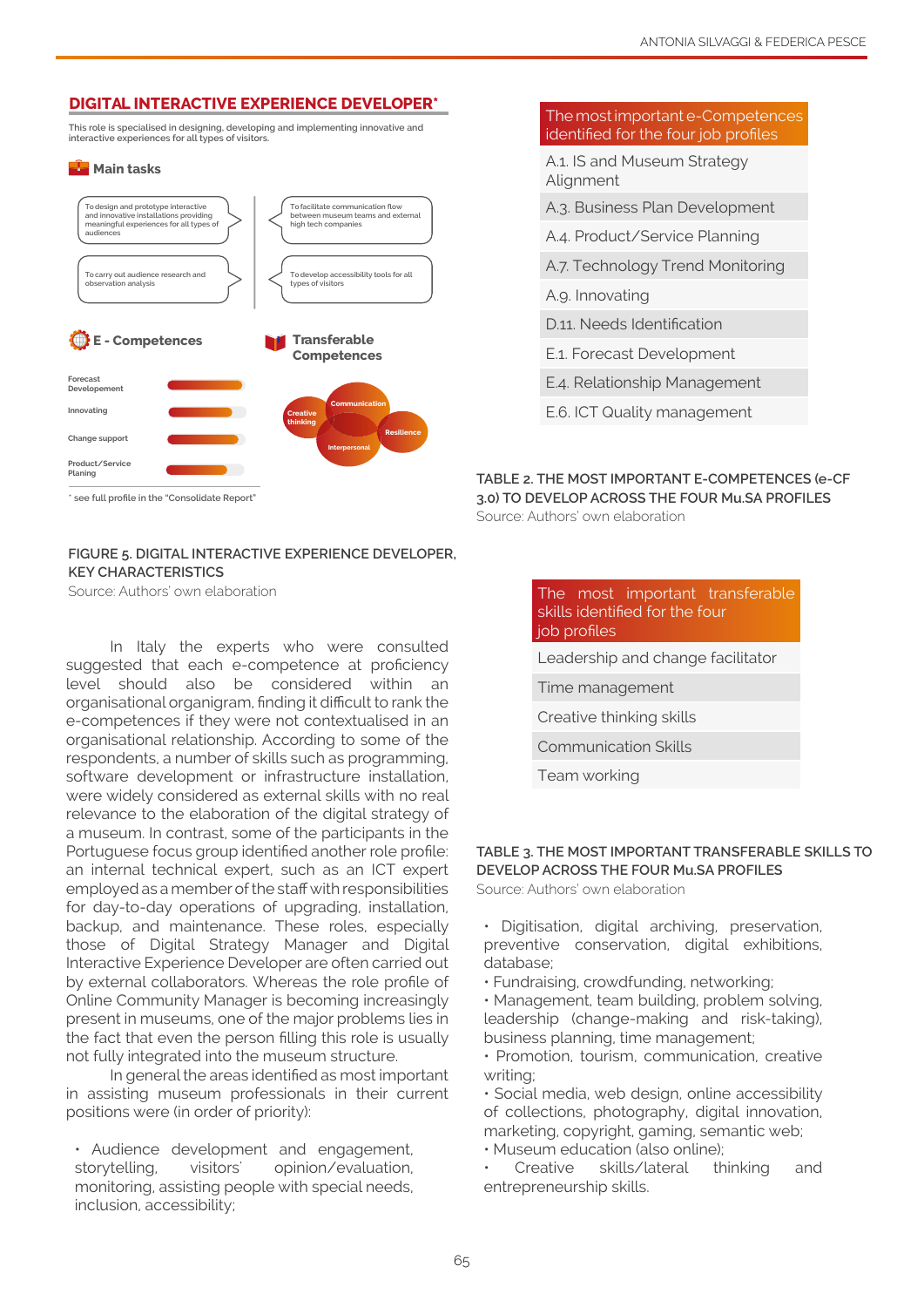In the online survey, when respondents were asked to specify which basic ICT skills they needed to develop the answers they gave were (these in general, not related to any of the job profiles): web content management, familiarity with blogging platforms, software for calculation, writing and graphic tools, word processing, spreadsheet management, presentation, knowledge of free and open-source software, as well as database skills and skills in the use of digital archives, video making, sound design, digital archive, platforms dedicated to collection, semantic web. When asked to specify advanced ICT skills (always in general, not related to any of the job profiles), the answers given were: familiarity with communication devices or applications encompassing: radio, television, cellular phones, computers, videoconferencing and distance learning, coding, knowledge of Virtual and Augmented Reality (VR and AR), application development, digitalisation of collections, 3D, metadata management, digital exhibitions, XML, and specific software tools (Adobe Photoshop, digital drawing software, AutoCad – architecture software, systems of geographic information software, and HTML, among others). Our respondents thought training programmes for museum workers should include the following transversal digital and transferable competences, which are needed in all of the four role profiles:

• strategic and business planning (IS and strategy alignment and business plan development, ICT quality management);

• user needs analysis/audience research offline and online (needs identification, product/ service planning);

• communication (basic and advanced use of social media) and relationship management;

- storytelling;
- audience development<sup>17</sup>;

• audience engagement<sup>18</sup> (user support) which includes all aspects of the visitor experience (before, after and during) ranging from education to communication and the management of customer relations;

• creativity and leadership;

• team working;

• innovation;

• knowledge of ICT terminology/existing digital tools that are useful for behind-thescenes museum work, which includes all aspects of management, research, collections, infrastructure, etc. (technology and trend monitoring and forecast development);

• knowledge of the museum context (museums and tourism, museum policies and the roles and purposes of museums today, museum management, copyright and intellectual rights).

In general, our research findings point to the importance of developing the skills needed in order to reach a greater number and diversity of museum visitors and the idea that digital skills should be developed with this aim, not just for their own sake. On the basis of our research outcomes, the Mu.SA will provide a training programme with basic digital skills applying the Digital Competence Framework for Citizens (DigComp) in combination with the essential e-competences in different levels of expertise from the European e-Competence Framework (e-CF). The MOOC programme will train participants in eight e-competences, important in all four job profiles. In the e-learning programme educational content for 26 digital and 16 transferable competences, which are considered fundamental to the museum sector, will be developed. In other words, after completing the first stage of education in digital competences, the interested museum professionals will be able to attend a more specialised training programme focusing on the advanced competences, digital and transferable, needed for employment, personal development and social inclusion.

# **Emerging job profiles in the museum sector: a complex scenario**

Thanks to the interviews and the focus groups that were conducted, we were able to observe that across the three participating countries a fragmented experience of the digital shift is evident, due to the different contexts, governance, competences and resources invested. Respondents from all three countries claimed that the present levels of investment in infrastructure and resources were inadequate, and this was seen as a tangible limitation. A widespread practice is for museums to rely on external firms to develop their technological resources and a majority of respondents, especially in Italy and Portugal, underlined that the lack of basic knowledge of ICT among museum professionals sometimes leads them to engage in inadequate technological solutions that may not be suited to the museum or the needs of its visitors. As a consequence, the digital transformation process of a museum – how it embeds digital aspects in its overall strategy in order to improve internal

<sup>17 &</sup>quot;Audience development" is a term used to describe the way in which relationships between audiences and cultural organisations are managed. It is a planned, organisation-wide approach to extending the range and nature of relationships with the public, it helps a cultural organisation to achieve its mission, balancing social purpose, financial sustainability and creative ambitions. For more information, see<http://www.adesteproject.eu/about>

 <sup>18 &</sup>quot;Audience engagement" is an expression used in practice and literature in a very different and uncodified way, like the many expressions that belong to the semantics of audience development (audience building, audience participation, etc.). In particular, it is used to highlight the dimensions of involvement that sound less explicit in the concept of "development" and more mechanistic in that of "building" (Bollo et al, 2017).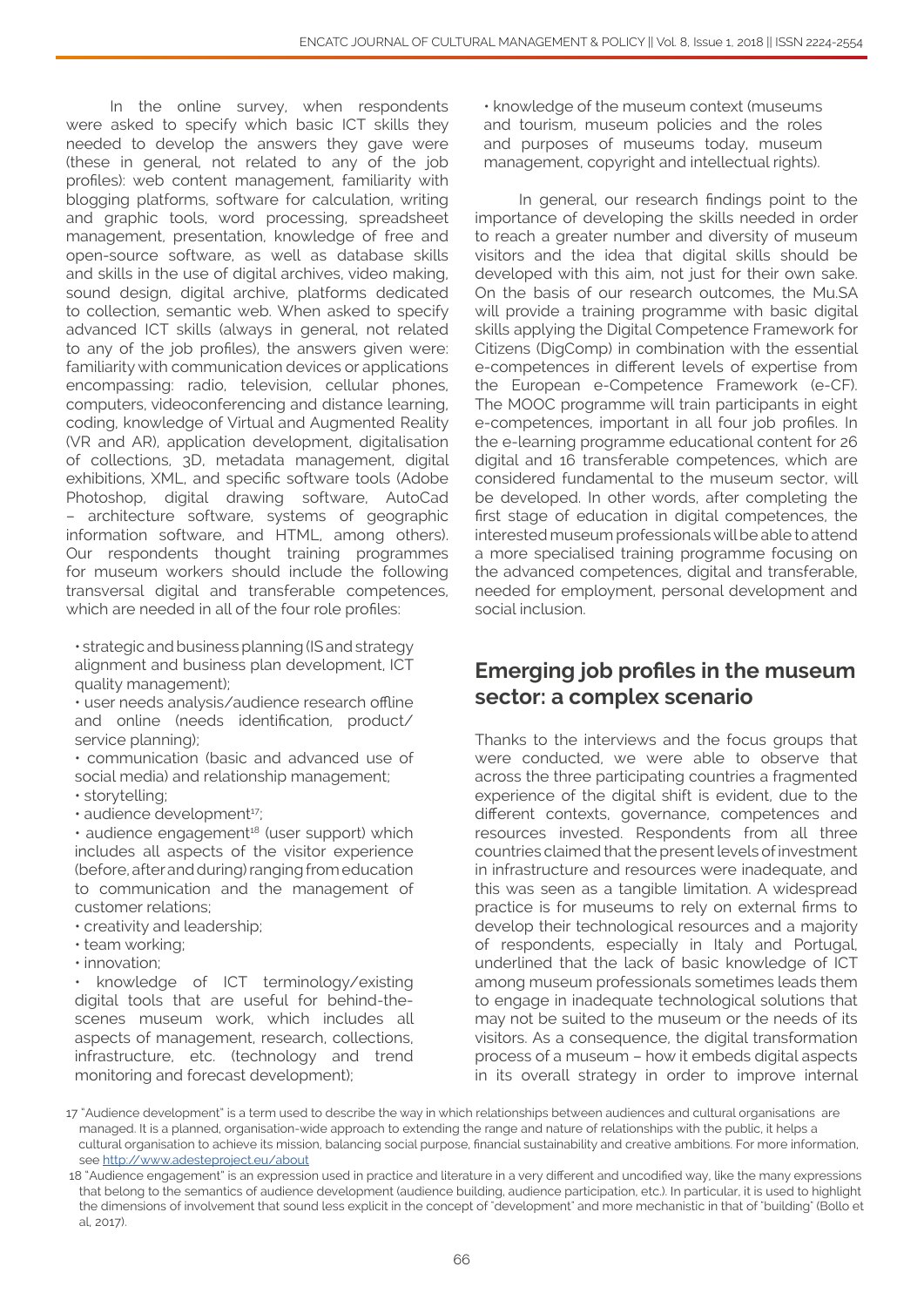# **"RESPONDENTS FROM ALL THREE COUNTRIES CLAIMED THAT THE PRESENT LEVELS OF INVESTMENT IN INFRASTRUCTURE AND RESOURCES WERE INADEQUATE, AND THIS WAS SEEN AS A TANGIBLE LIMITATION"**

processes – was seen to be affected by its ability to establish a clear vision, as well as by the availability of necessary resources and conditions for investment – financial, logistical, and human. When these conditions are met, it was suggested, there is a snowball effect, leading to increased investment in training courses that then enables museum professionals to develop digital and transferable competences.

Discussion of job profiles initiated interesting debates around the different job roles and the need for these roles. The reality of the museum sector in each country, as regards investment in digital infrastructures and training, especially for publiclyowned museums, comes up against some limitations. As mentioned above, most museum teams are small and multitasking and their human and financial resources are low. Most of the respondents stressed a lack of strategic vision and inability to envision the opportunities offered by digital technologies. All of the job profiles were considered important and useful, although it was felt that their tasks and the necessity of their functions needed to be further clarified. It should also be borne in mind that in the three countries analysed, recruitment for state-owned museums is carried out through public open examinations, where candidates are tested only on their disciplinary knowledge and not on other competences or working experiences in museums (nor on museology, as requested by the International ICOM standards) (Ruge, 2008), let alone their digital skills. Moreover, only the more well-known museums can afford to appoint someone internal to their museum's organisation to be in charge of digital strategy.

In all three countries it is clear that virtually all aspects of museum activity need to be improved at various different levels. Many interviewees agreed that the digitisation and digital management of museum collections and archives is one of the most basic requirements needing to be satisfied before moving on to intervention in other areas. This process would enable the creation of content, which consequently would need to be communicated. It is important to develop an overall strategy in which the different elements are considered and connected to the museum's mission. There should be a synergy that unites various dimensions, especially between the digitisation and the management of collections, as well as between digital and analogical aspects, and the audience. Also, more investment should be sought to enable museums to use ICT for audience research and evaluation, which is considered fundamental in order to make museums relevant and attractive to all target groups.

In order to assist with the digitisation process it is important for museums to think strategically about the possible wider benefits of a digital approach. There needs to be a mental shift and a cultural change in terms of the planning and visioning of services, so that digital elements can become an integral part of the thinking and planning process from the outset. The existing processes also need to be reconstructed in a way that is relevant in a digital world. Museums should assess the digital competences of their staff and build up what can be defined as digital cultural awareness and digital confidence.

The research shows that, although it is important to develop and integrate the profiles described in eCult Skills and revised in Mu.SA into the museum system, in the contexts we have considered, there is still some resistance to instituting such a process due to many elements remarked upon by the research. One possible hindrance is the lack of financial resources and the merging of museum departments and roles which makes any expectation of employing new expert staff unrealistic. Other problems include the difficulties encountered by small museums in terms of financial and human resources, the low salaries of people working in the museum sector, making it unattractive to ICT professionals, and above all a lack of a national strategy for digital investment and a leadership unable to seize the opportunities offered by digital technologies. As a result of these factors, we detected a general sense of discouragement among the respondents, as much more investment in digital infrastructure and hence training was seen to be required at a policy level.

# **Conclusions**

This paper points out the key findings of the research activities carried out by the partners involved in the European Museum Sector Alliance project (Mu.SA) funded by the Erasmus+ programme Sector Skills Alliances in Greece, Portugal and Italy from December 2016 to March 2017. The consortium investigated which digital and transferable competences are fundamental in order to support museum professionals and help them in their efforts to enable museums to thrive in a digital environment. The research carried out capitalised on and revised the results of the eCult Skills project.

Given the aim of the research, a qualitative approach was seen as the most appropriate in order to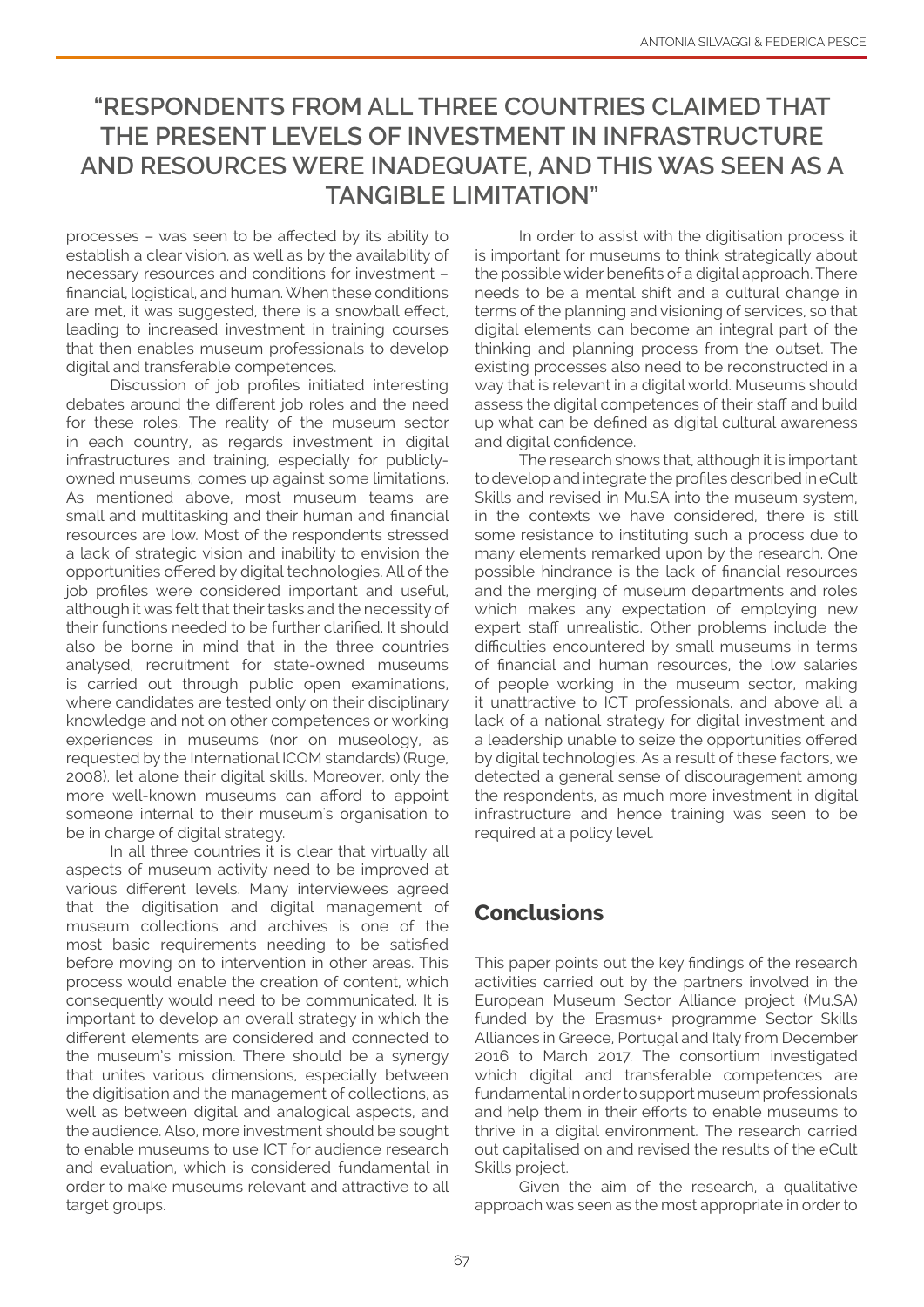provide useful insights into which job role profiles and related digital and transferable competences need to be developed by museum professionals in order to help them face current and future challenges. On the basis of the previous five eCult Skills role profiles, four emerging role profiles were validated and updated by the Mu.SA project: Digital Strategy Manager; Digital Collections Curator; Digital Interactive Experience Developer and Online Community Manager.

Our research showed that there are digital and transferable competences that should be developed across all of these job role profiles and that these should be considered essential starting points for upskilling. These transferable and digital competences include: strategic and business planning; user needs identification/analysis; product service planning; technology and trend monitoring; innovating; user support; forecast development; relationship management; ICT quality management; audience development, communication; storytelling; time-management and creativity; leadership; active listening; team working and fact-driven. The role profiles we identified require an in-depth knowledge of how a museum works. Moreover, many of the functions and competences attributed to them should be embedded in the context of teamwork.

Adequate investment should therefore be sought for on-going upskilling as regards new technology for all museum staff, in accordance with their existing roles and tasks. An awareness of digital culture and a confidence and familiarity with digital approaches should be developed throughout the whole of a museum's organisation and workforce.

#### **REFERENCES**

- BOLLO, A.; DA MILANO, C.; GARIBOLDI, A.; TORCH, C. (2017). *Engage Audiences – Study on audience development – How to place audiences at the centre of cultural organisations*. Available online at:[http://engageaudiences.eu/files/2017/04/](http://engageaudiences.eu/files/2017/04/NC0116644ENN_002.pdf) [NC0116644ENN\\_002.pdf \[accessed March 2015\].](http://engageaudiences.eu/files/2017/04/NC0116644ENN_002.pdf)
- CAMACHO, C. F. (2015). *Redes de Museus e Credenciação: Uma Panorâmica Europeia. Colecção Estudos de Museus*. Casal de Cambra: Caleidoscópio.
- CEDEFOP. (2014). *Terminology of European education and training policy SECOND EDITION A selection of 130 key terms*. Luxembourg: Publications office of the European Union.
- GARLANDINI, A. (2007). La carta nazionale delle professioni museali Genesi, risultati, prospettive. MUSEOLOGIA SCIENTIFICA nuova serie, 1, 129-139.
- GARLANDINI, A. (2011) New professionals and volunteers for

new museums. Icom Italy's proposals, in J. Legget, J. (ed.). *Staff and Training in Regional Museums* (pp. 25-30). Paris: ICOM-ICR, ICOM-ICTOP.

- HORJAN, G. (2011). Towards the education we really need in regional museums, in J. Legget, J. (ed.). *Staff and Training in Regional Museums* (pp. 13-15). Paris: ICOM-ICR, ICOM-ICTOP.
- ICOM-International Council of Museums. (2013). *Code of Ethics for Museums*. Available online at: [http://icom.](http://icom.museum/fileadmin/user_upload/pdf/Codes/code_ethics2013_eng.pdf) [museum/fileadmin/user\\_upload/pdf/Codes/code\\_](http://icom.museum/fileadmin/user_upload/pdf/Codes/code_ethics2013_eng.pdf) [ethics2013\\_eng.pdf \[accessed May 2017\].](http://icom.museum/fileadmin/user_upload/pdf/Codes/code_ethics2013_eng.pdf)
- ISTAT-Official National Statistical Institute in Italy (2016). I musei, le aree archeologiche e i monumenti in Italia. Available online at: [https://www.istat.it/it/](https://www.istat.it/it/archivio/194402 ) [archivio/194402](https://www.istat.it/it/archivio/194402 )
- EUROPEAN COMMISSION. (2018). Directorate-General of Communications Networks, Content and Technology, The Digital Economy and Society Index DESI Report 2018, Brussels. Available online at: [https://ec.europa.](https://ec.europa.eu/digital-single-market/en/desi) [eu/digital-single-market/en/desi](https://ec.europa.eu/digital-single-market/en/desi) [accessed April 2017].
- KEENE, S. (2004). The Future of the Museum in the Digital Age. *ICOM NEWS*, 3, 4.
- NEVES, J. S; SANTOS, J.A.; LIMA M. (2013). *Panorama Museológico em Portuga*l (2000-2010). Lisboa: Direção-Geral do Património Cultural.
- PARRY, R., EIKHOF, D.R., BARNES, S.A., KISPETER, E. (2018) *Mapping the museum digital skills ecosystem phase one report*, *University of Leicester retrieved* FROM [HTTPS://](HTTPS://LRA.LE.AC.UK/HANDLE/2381/41572 ) [LRA.LE.AC.UK/HANDLE/2381/41572](HTTPS://LRA.LE.AC.UK/HANDLE/2381/41572 )
- PEACOCK, D. (2008) *Making Ways for Change: Museums, Disruptive Technologies and Organisational Change,*  Museum Management and Curatorship, 23:4, 333-351, DOI: 10.1080/09647770802517324
- REEVES, L. Understanding Hard, Soft and Transferable Skills San Diego Continuing Education, n. d. Available online at: http://cds.sdce.edu/Assessment/Understanding-Skills (accessed April 2017).
- ROSCOE, E. (2016). Cultural Skills Research. Preliminary research for the museum sector in Greece. *British Council*. Available online at: [https://www.britishcouncil.](https://www.britishcouncil.gr/sites/default/files/ima-greece-preliminary-research.pdf  ) [gr/sites/default/files/ima-greece-preliminary](https://www.britishcouncil.gr/sites/default/files/ima-greece-preliminary-research.pdf  )[research.pdf](https://www.britishcouncil.gr/sites/default/files/ima-greece-preliminary-research.pdf  )
- RUGE, A. (2008). *Museum Professions. A European Frame of Reference.* Berlin: ICOM International Committee for the Training of Personnel.
- SANTOS, J.; SERODIO, C.; FERREIRA, F. (2017). *Diagnostico Aos Sistemas de Informacao nos Museus portugueses,*